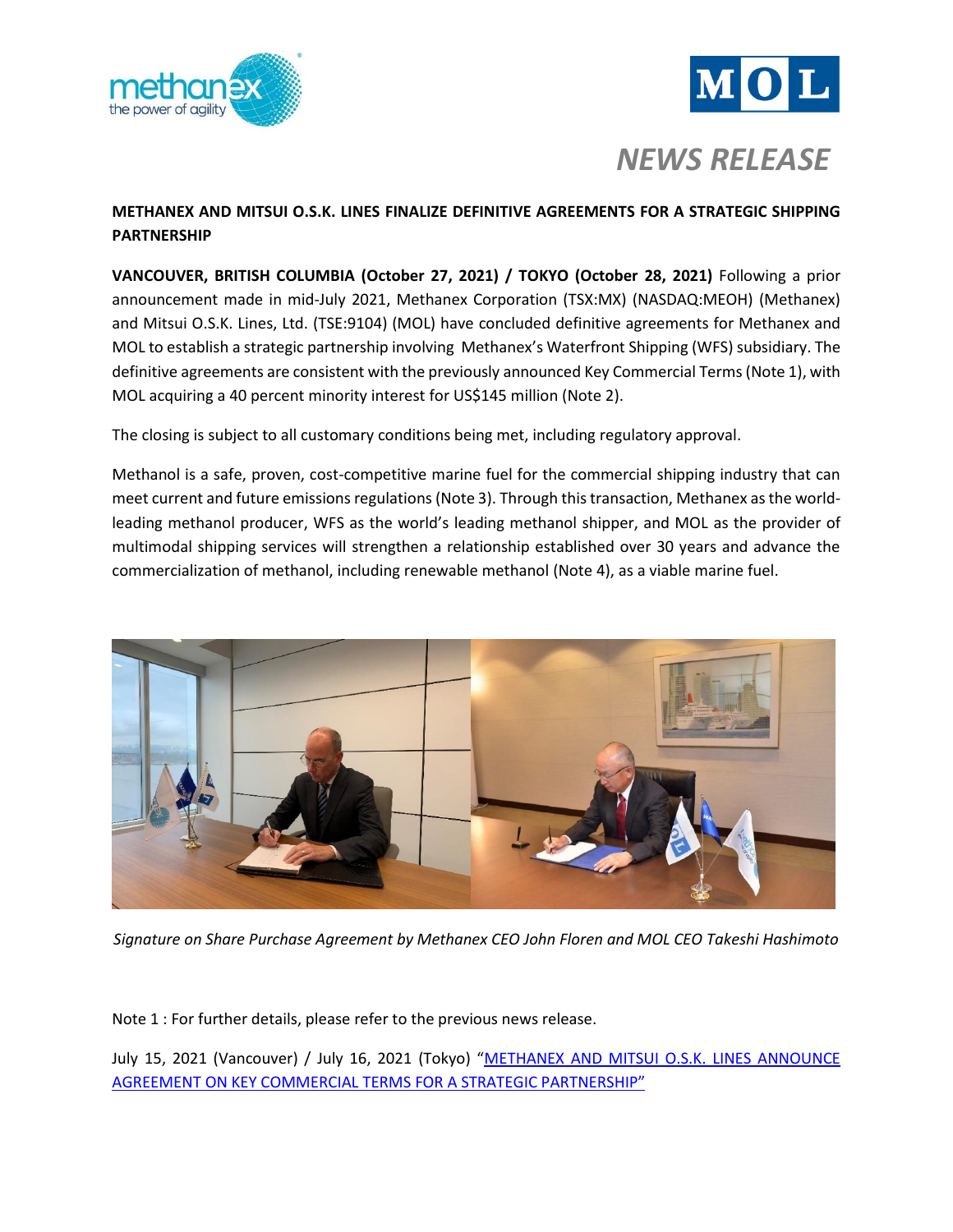Note 2: The final price will be subject to customary closing adjustments.

Note 3 : As a marine fuel, methanol can reduce sulphur oxides (SOx) emissions by up to 99 percent, particulate matter (PM) emissions by up to 95 percent, nitrogen oxides (NOx) by up to 80 percent, and CO2 emissions by up to 15 percent during combustion compared to conventional marine fuels. Also, methanol produced from renewable sources can reduce CO2 emissions by up to 95 percent.

Note 4 : Methanol is most commonly produced on a commercial scale from natural gas and coal. Methanol can also be made from renewable sources, such as municipal waste, biomass and recycled carbon dioxide.

#### **About Methanex Corporation**

Methanex is a Vancouver-based, publicly traded company and is the world's largest producer and supplier of methanol to major international markets. Methanex shares are listed for trading on the Toronto Stock Exchange in Canada under the trading symbol "MX" and on the NASDAQ Global Market in the United States under the trading symbol "MEOH". Methanex can be visited online at [www.methanex.com.](http://www.methanex.com/)

## **About Waterfront Shipping**

Waterfront Shipping, a subsidiary of Methanex Corporation, is a global marine transportation company specializing in the safe, responsible and reliable transport of bulk chemicals and clean petroleum products to major international markets in North America, Asia Pacific, Europe and Latin America. Waterfront Shipping operates the world's largest methanol ocean tanker fleet with its fleet comprising vessels from 3,000 to 50,000 deadweight tonnes. Its fleet of approximately 30 modern, deep sea tankers forms a seamless transportation network dedicated to keeping an uninterrupted flow of methanol moving to storage terminals and customers' plant sites around the world. For more information, please visit [www.wfs-cl.com.](https://urldefense.com/v3/__http:/www.wfs-cl.com/__;!!J8jBlt3-xA!abA6HDqt9kxiJ5YFB6pGAb1GQzm9W9J3B_DS-ggVamX2PZabq40EM4JiRihGT_NjPrRmOIo$)

#### **About Mitsui O.S.K. Lines, Ltd.**

Mitsui O.S.K. Lines, Ltd., founded in 1884, is one of the top shipping companies headquartered in Tokyo, Japan. The company operates more than 800 vessels transporting resources, energy, raw materials and finished products. For more information, please visi[t www.mol.co.jp/en](https://urldefense.com/v3/__http:/www.mol.co.jp/en__;!!J8jBlt3-xA!d4iOfelEHN8dhwt6UcTKWO4zEQtgjyPKxffXESDHA3JWW3R4FjJZzvzL0J3hjQu9DV-42qw$)

- end –

For further information, contact:

**Methanex Investor Inquires**  Kim Campbell Director, Investor Relations Methanex Corporation +1-604-661-2600 or Toll Free: +1-800-661-8851